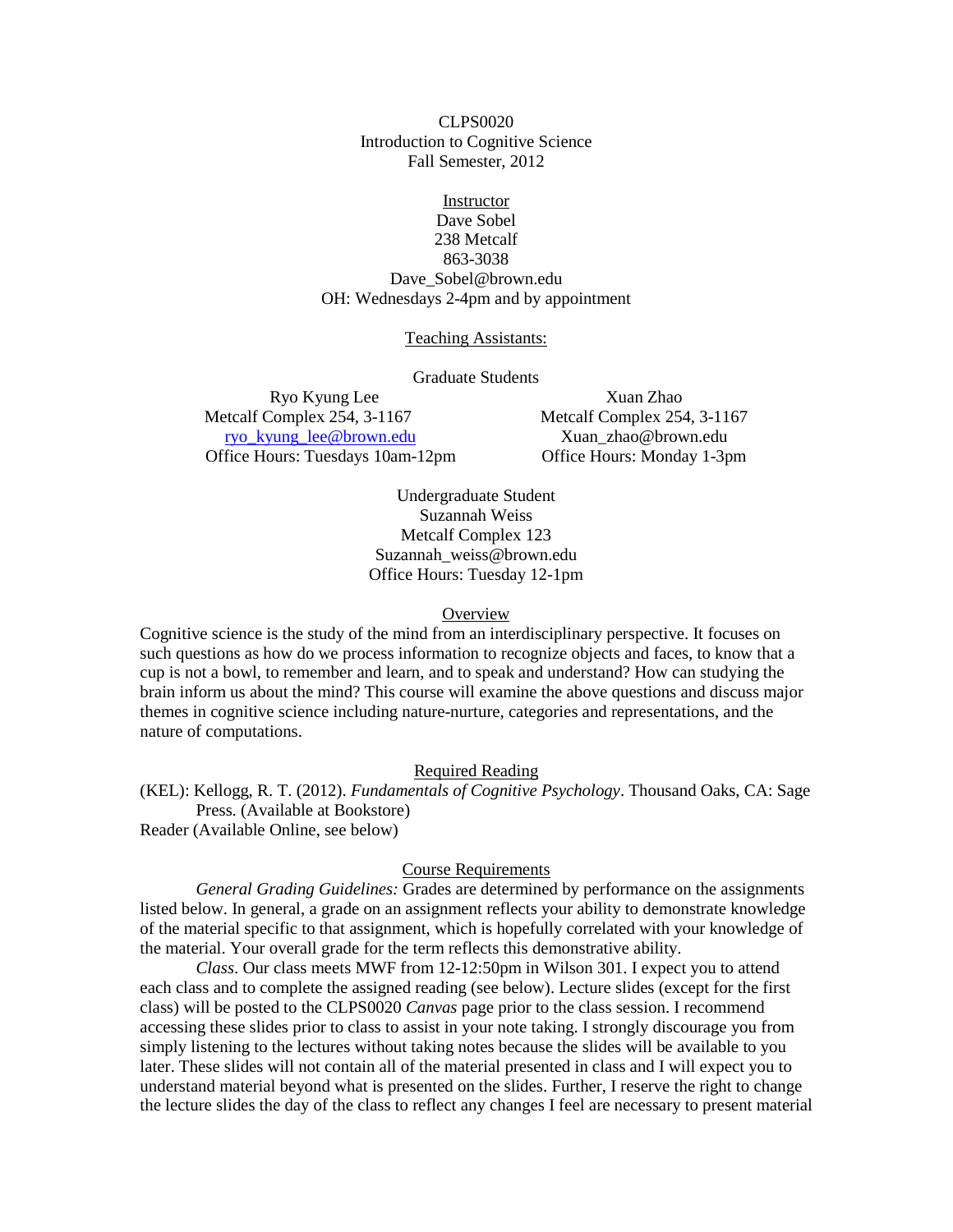to you as clearly as possible. This might also include not covering material on the slides, covering material in addition to the slides, or changing the slides all together.

*Auditing.* If you choose to audit this class, you are responsible for two things: 1) You must introduce yourself to me in person (not over email, please) to inform me that you are auditing the class. 2) You will be responsible for satisfactory work (i.e. grade of S, C or better) on all written assignments (paper and reaction papers). You will be excused from the exams.

*Readings*. Each class has a reading associated with it. These readings are required, unless noted by an (R) on the schedule below, in which case the reading is recommended. Your chances for success will improve if you do the recommended readings. Just because I do not talk about a particular topic from the reading in class does not mean that I will not ask about it on an exam. However, my exams are often made up of material presented in both the readings and the lecture.

Kellogg's (2012) book is our text. The other required readings will be available through OCRA. The course password is **Cogsci12**.

*Exams*. There will be two exams, a midterm and a final. The midterm will be on October 24, during class time. The final will be on December 19 at 9am (location TBD). Do not take this class if you cannot make the exam dates, as there will be no scheduled make-ups. The final will concentrate on material presented in the second half of the semester. However, there will be at least one question on the final that will require you to integrate material from the first half of the semester. Both exams will be made up of fill-in-the-blank and essay questions. You will receive a study guide with the exact essay questions at least one week before each exam. The midterm will constitute 25% of your grade for the class. The final will constitute 30% of your grade.

*Paper*: There will be one research paper, due on December 10, 2012 at 5pm. The goal of this paper will be to incorporate theory and empirical data. The paper will be worth 35% of your grade. More information will be provided during the semester. Because of the size of the class, no extensions will be given on the paper for any reason. A small amount of extra credit will be given on this assignment if you turn it in by December 3 at 5pm. Papers turned in after the  $10<sup>th</sup>$  will be accepted, but penalized one half grade per day. Papers will not be accepted after 5pm on December  $14<sup>th</sup>$ .

*Reaction Papers*: Over the course of the semester, you will be asked to write *four* 1-page (single space, 1" margins, 12pt font) reaction papers to some of the assigned readings from journal articles. There are 13 possible assignments (you can do as many as you like, but you will only receive credit for four). The assignments are marked below. I strongly advise not waiting until the last weeks of the semester to do these assignments. These papers are due in class on the days indicated below. Because there are thirteen possible chances, I will not accept late papers at any time, nor will I (or the TAs) give extensions on these papers or accept these papers over email (they must be submitted through the Canvas system). Together, these four papers are worth 10% of your grade (2.5% each).

What is a reaction paper? Writing a reaction paper involves taking the content of the article and writing a response position. Since all of the articles will contain experiments (either full descriptions with methods and results, or summaries), it is often wise to focus on those experiments. An experiment is done to answer a question. What is that question? How was the experiment designed to answer it? What did it find? Did it answer the question in a satisfactory way (why or why not?). Do the results bring up other questions? Do the authors address those questions? Do you think the authors have answered the questions they pose in a suitable manner? Why or why not?

The above questions are general guidelines. You do not have to answer all of them in each reaction paper. Nor do you have to answer these questions for the entire article (that will often be difficult). Rather, you should focus on one or two of them for one or two parts of the article, and expound on your answer. Importantly, a reaction paper is not a summary. The TAs and I have read the papers, so we do not want you to summarize them; instead, you should tell us something new, something that reflects your own thinking. The purpose of the assignment is to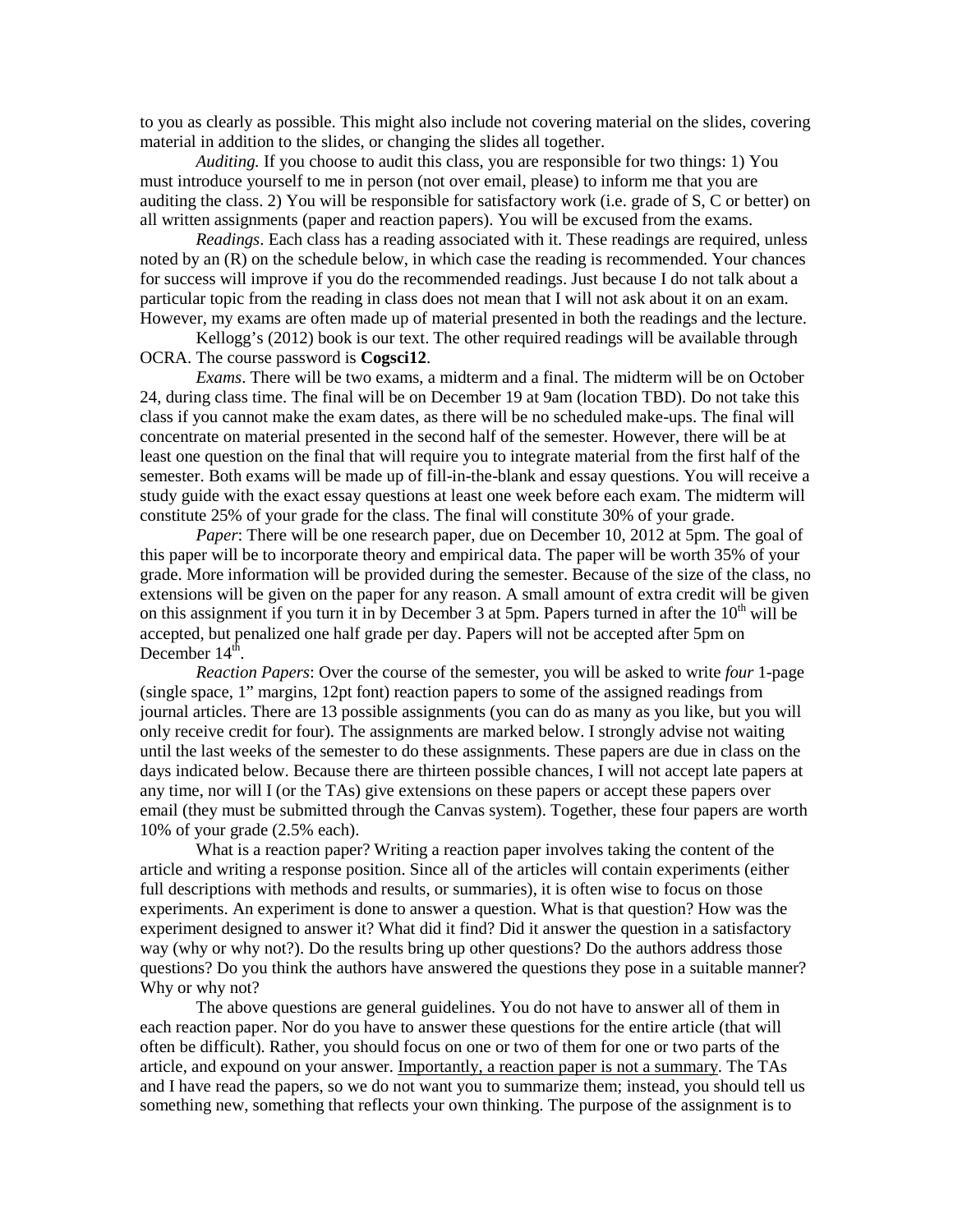determine whether these experiments or theoretical structure presented in the paper address the research topic in a satisfactory manner, and for us to gauge your thoughts about the experiments or theory, and relations among the data and the theoretical claims that are made. The hope is that the reaction papers provide you with a good deal of preparation for writing the final paper. My advice is to do them early, and talk to the TAs about the feedback you receive and the questions you might have. Reaction papers will be graded on an S/NC basis. The TAs will assign grades of NC to reaction papers that just summarize the material (i.e., present no original thought) or if your paper indicates a less than thorough reading of the assignment.

## Schedule of Classes and Assignments

Below is a list of each class meeting, the topic that will be discussed, and the reading that is assigned for that class. All class assignments are also indicated below. Recommended reading (i.e., reading that is not required) is designated with an (R). KEL is your textbook.

| Dates<br>Sept 5 | <b>Topics</b><br>Introduction                     | Readings<br>None                                  |
|-----------------|---------------------------------------------------|---------------------------------------------------|
| Sept 7          | History and Philosophy 1                          | Palmer (1999), pp. 618-624<br>(R) KEL, Preface    |
| Sept 10         | History and Philosophy 2                          | Palmer (1999), pp. 624-630<br>KEL pp. 1-14, 19-30 |
| Sept 12         | History and Philosophy 3<br>RP on Turing Due      | <b>Skinner</b> (1985)<br>Turing (1950)            |
| Sept 14         | History and Philosophy 4                          | Marr (1982), pp. 20-29<br>Miller (2003)           |
| Sept 17         | High Level Perception 1<br>RP on Tarr & Cheng Due | KEL pp. 33-49<br>Tarr $\&$ Cheng (2003)           |
| Sept 19         | High Level Perception 2<br>RP on Eimas et al. Due | KEL pp. 49-61<br>Eimas et al. (1971)              |
| Sept 21         | Color Perception 1                                | Palmer (1999). 94-107                             |
| Sept 24         | Color Perception 2                                | Palmer (1999), 107-122                            |
| Sept 26         | No Class                                          |                                                   |
| Sept 28         | Color Perception 3                                | Palmer (1999), 137-142                            |
| Oct 1           | Attention 1                                       | KEL pp. 63-75                                     |
| Oct 3           | Attention 2<br>RP on Treisman Due                 | KEL pp 76-93<br>Treisman (1986)                   |
| Oct 5           | No Class                                          |                                                   |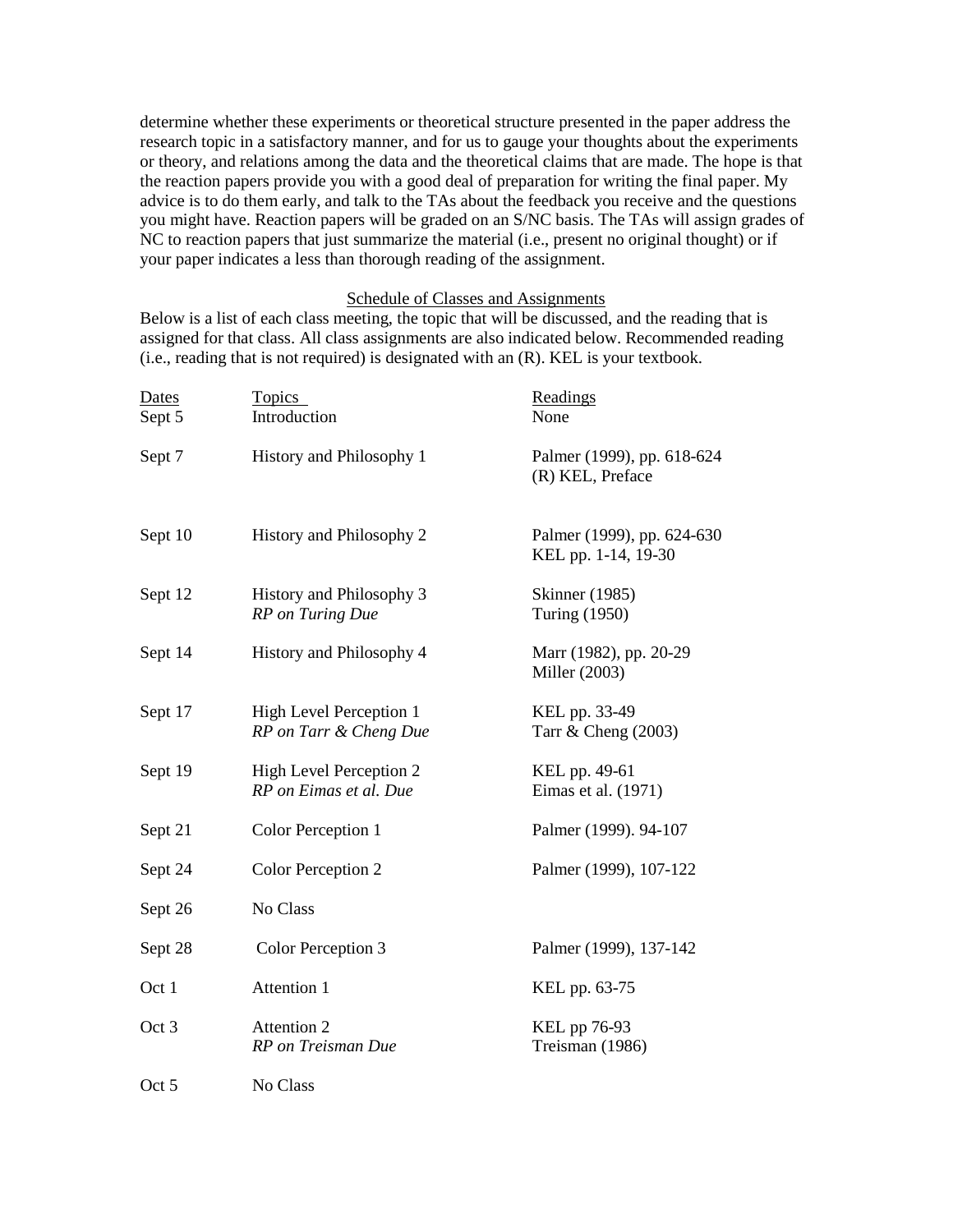| Oct 8            | No Class: Fall Weekend                                      |                                                      |
|------------------|-------------------------------------------------------------|------------------------------------------------------|
| Oct 10           | Short Term Memory 1                                         | KEL pp. 95-117                                       |
| Oct 12           | Short Term Memory 2<br>RP on Miller Due                     | KEL pp.117-125<br>Miller (1956)                      |
| Oct 15           | Long term Memory 1<br>Receive Study Guide for Midterm       | KEL pp. 127-134,                                     |
| Oct 17           | Long Term Memory 2                                          | KEL pp. 137-151                                      |
| Oct 19           | Long Term Memory 3                                          | KEL pp 155-162                                       |
| Oct 22           | Long Term Memory 4<br>RP on Rodiger & McDermott Due         | KEL pp 167-182<br>Roediger & McDermott (1995)        |
| Oct 24           | <b>MIDTERM</b>                                              |                                                      |
| Oct 26           | Concepts and Categories 1<br>Receive Final Paper Assignment | KEL pp.183-191, 204-207                              |
| Oct 29           | Concepts and Categories 2                                   | Murphy (2002), Chapter 3                             |
| Oct 31           | Language 1                                                  | KEL pp. 211-219                                      |
| Nov <sub>2</sub> | Language 2                                                  | KEL pp. 219-221                                      |
| Nov 5            | Language 3                                                  | KEL pp. 221-230                                      |
| Nov <sub>7</sub> | Language 4                                                  | KEL pp. 230-242                                      |
| Nov 9            | Language 5<br>RP on A. Senghas et al Due                    | R. Senghas et al. (2005)<br>A. Senghas et al. (2004) |
| Nov 12           | Judgment and Reasoning 1<br>RP on Tversky & Kahneman Due    | KEL pp. 295-299<br>Tversky & Kahneman (1974)         |
| Nov 14           | Judgment and Reasoning 2<br>RP on Cheng & Holyoak Due       | KEL pp. 285-290<br>Cheng & Holyoak (1985)            |
| Nov 16           | Decision Making 1                                           | KEL pp. 290-294<br>Kahneman & Tversky (1984)         |
|                  | RP on Kahneman & Tverksy Due                                |                                                      |
| <b>Nov 19</b>    | Decision Making 2<br>RP on Bechara et al Due                | KEL pp. 299-304<br>Bechara et al. (1997)             |
| Nov 21-23        | Thanksgiving: No Class                                      |                                                      |